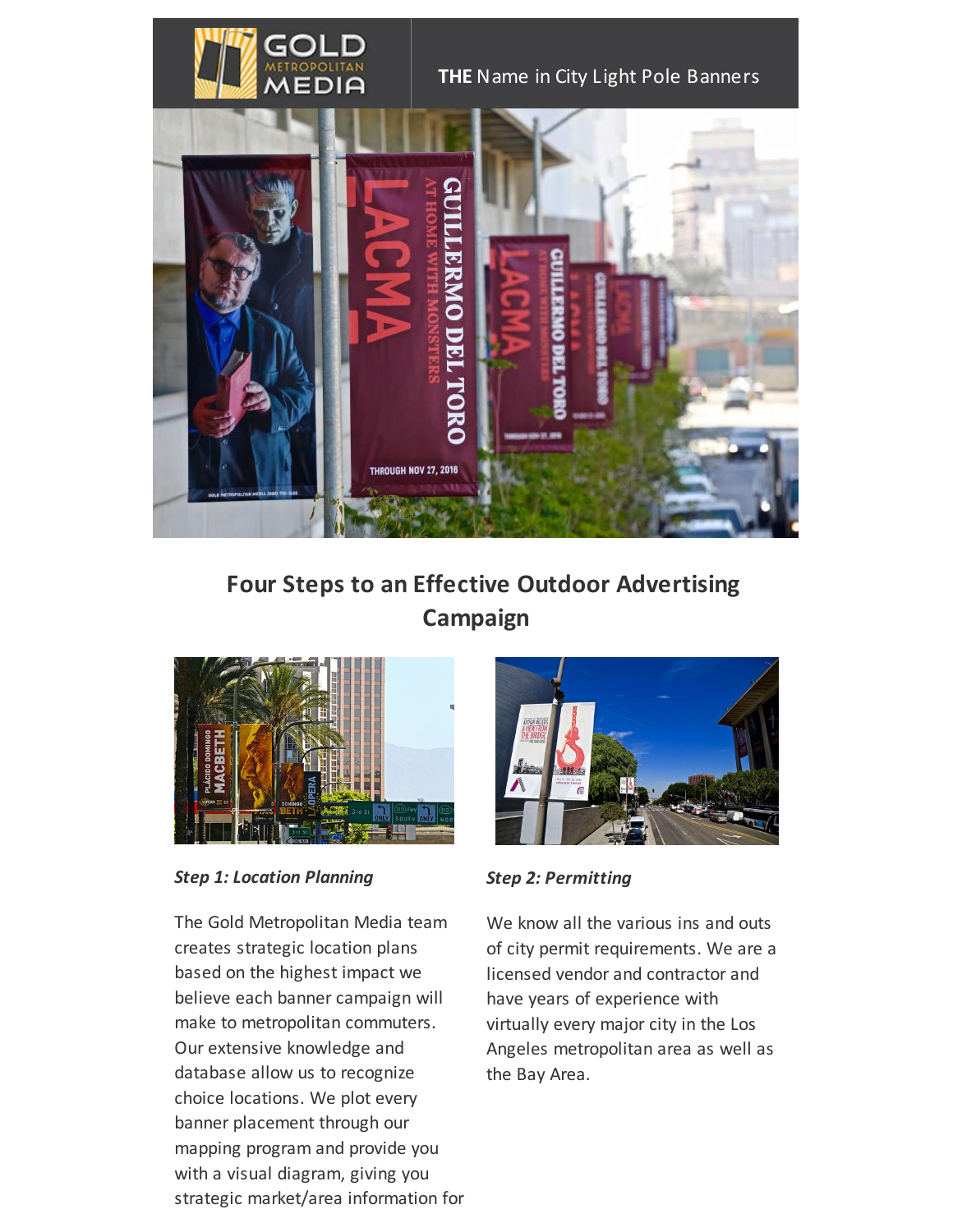your campaign.



*Step 3: Production*



*Step 4: Installation*

Gold Metropolitan Media also works with the best equipment and materials to ensure outstanding durability and quality. Our production design team's trained eyes ensure that the image, color, and overall message of every banner campaign will have the highest level of effectiveness and success.

The Gold Metropolitan Media crew installs every banner using the most durable installation systems to ensure your campaign is displayed properly and stays displayed properly. We also maintain and remove every banner campaign with great care and efficiency. In the event an installed banner needs our attention, we pride ourselves on our immediate response time.

## **Giving a Second Life to Retired City Light Pole Banners**

Instead of littering landfills with bulky marketing material, Gold Metropolitan Media

strives to give City Light Pole Banners a second life. GMM Upcycling, a program of Gold Metropolitan Media, is committed to repurposing City Light Pole Banners into useful products for clients and the public alike. GMM's upcycled products are gaining popularity through our clients' retail efforts and our marketing driven web store. The Bowers "Mummies" City Light Pole Banners have recently become available for purchase on the GMM Upcycling web store. These unique banners won't last long, be sure to order yours today!

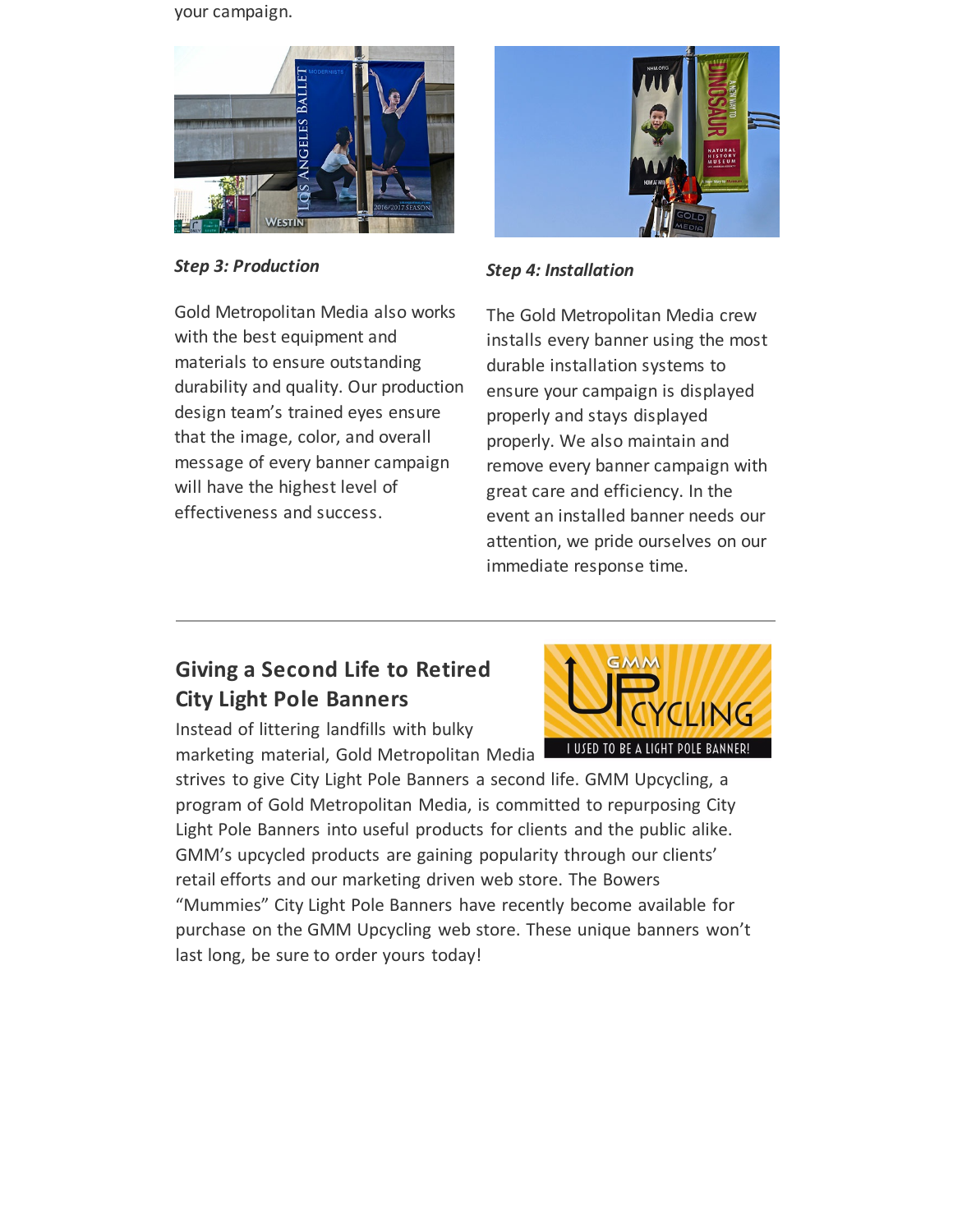

## **Give a second life to** retired light pole banners.

Create unique products or own your own unaltered banner set.



Visit our web store at [www.gmmupcycling.com](http://www.gmmupcycling.com/) or contact us at [info@gmmupcycling.com](mailto:info@gmmupcycling.com)



**Gold Metropolitan Media - Your Leading Outdoor Advertising Partner**

Gold Metropolitan Media is dedicated to helping you reach your marketing goals, through an incredibly cost effective niche form of outdoor advertising. City Light Pole Banners, a term we coined years ago, is our specialty and we are the only company in California whose primary focus is the implementation of City Light Pole Banner campaigns. With over 30 years of experience, we are the leading experts in reaching everyday commuters on busy streets in Los Angeles, San Francisco, and throughout California.